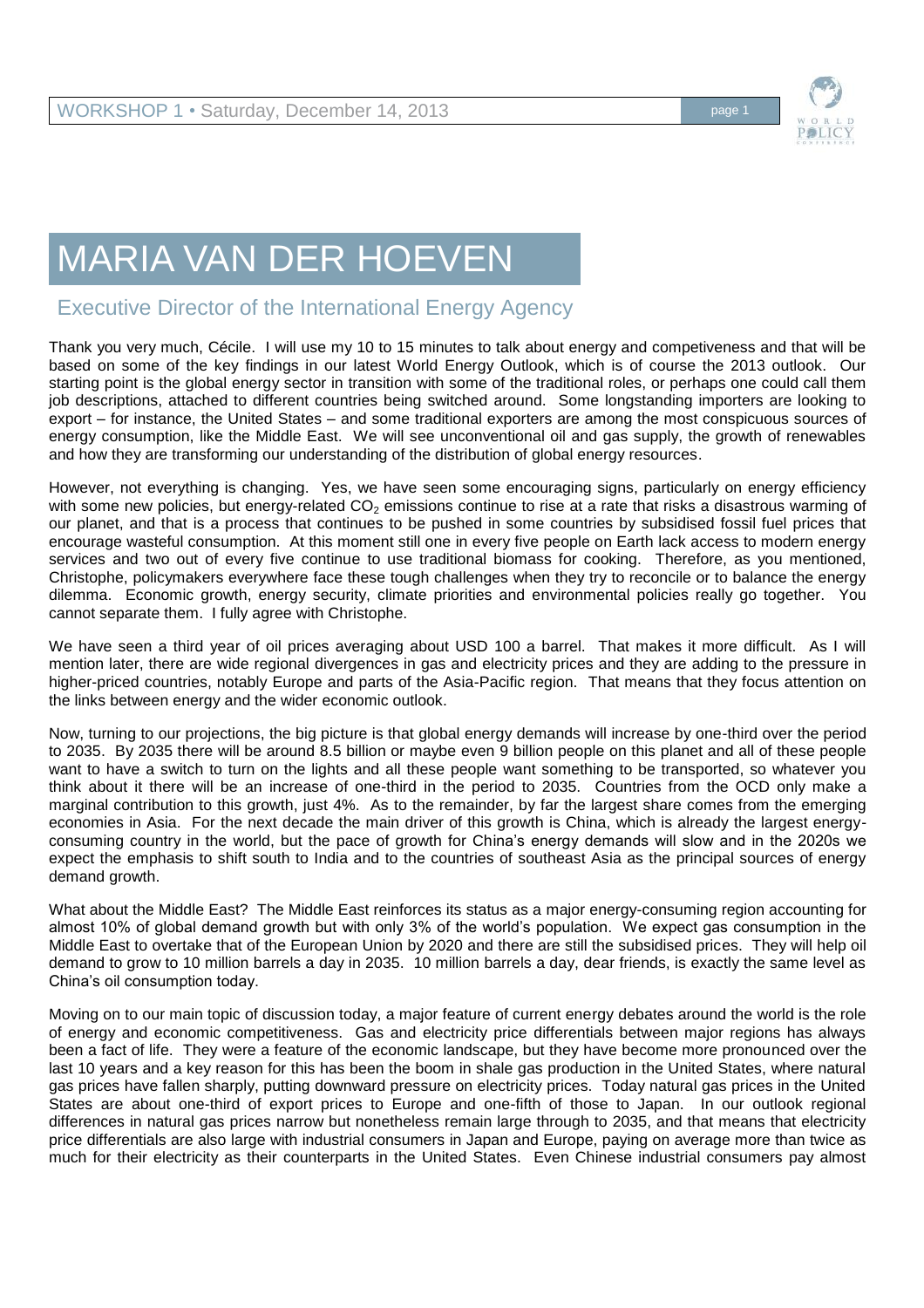

double the US level. Through to 2035 these electricity price differentials persist, so what we see today is not a one-off. It reflects a structural issue.

Worldwide energy accounts on average for more than one-tenth of total production costs in only a handful of industrial sectors and this includes labour and capital. In many other industrial sectors it is less than one-tenth of their total production costs. However, energy costs can be vital to the competitiveness of our energy-intensive industries, particularly where energy accounts for a significant share of total production costs and where the resulting goods are traded extensively. Energy-intensive sectors such as chemical, primary aluminium, cement, iron and steel, pulp and paper, glass, glass products and refining account globally for 20% of industrial value-added, for 25% of industrial employment and 70% of industrial energy use. Energy costs are the greatest in the chemicals industry, including the petrochemical subsector, where they can represent around 80% of total production costs

Lower gas and electricity prices in 2012 in the United States relative to Europe equated to estimated savings of close to USD 130 billion for the entire US manufacturing industry. The question is what this might mean for national and regional economic competitiveness. We found that in many emerging economies, particularly in Asia, strong growth in domestic demand for energy-intensive goods supports a swift rise in their production, accompanied by an expansion of exports. And in the United States relatively low energy costs also help to generate an increase in its share of global exports of energy-intensive goods in the period to 2035. By contrast, the European Union and Japan, both with relatively high energy costs, see sharp declines of minus 10% and minus 3% respectively from current levels, although the EU will remain the largest leading exporter of energy-intensive goods through to 2035. However, all of this together suggests that at least among the OCD economies energy price variations have the clear potential to influence investment decisions and company strategies in this sector.

What can be done? Policymakers do have ways to reduce the impact of high prices on all sectors of the economy by promoting more efficient, competitive and interconnected energy markets and efficiency policies have a particular role to play because in our view high energy prices do not have to mean high energy costs if you use the energy more efficiently. At the global level we can see that the industrial sector is responsible for 37% of all energy savings in one of our new policy scenarios relative to the current policy scenarios, followed by transport at 31% and buildings at 26%. The majority of efficiency-related energy savings in industry arise in light industries as the result of policies focused on energy audits, energy management systems and financial incentives, particularly for the small- and medium-sized ones. In transport the main approach is the tightening or the introduction of fuel economy standards and in buildings. It is a mix of policy measures consisting of measures targeting the building's shell and efficiency standards for lighting, appliances and heating systems. In the iron and steel sectors energy savings can be achieved in three ways: adopting more efficient technologies, optimising management systems and through process changes. All of these things together will be very helpful, but should it not be possible to find ways to compensate for most of the relative energy price disparities it would be advisable for policymakers not to impede the economic restructuring that is necessary to shift energy competitiveness because that would be, in our view, a very, very ill-advised thing to do, and that is to put it mildly.

Let us go back to gas because another element with the potential to reduce differentials between regional gas prices is the movement towards a global gas market in which prices could be set. It would be set more by the interplay of gas supply and demand and less by indexation to oil. The key arena where this transition, battle or fight, remains to play out is the Asia-Pacific region and export of liquefied natural gas from North America can act as a catalyst for these changes. The economic case for energy export from the United States at wholesale is strong even if the margin available to exporters is expected to fall by the time that the first export projects begin operation in the latter part of this decade, and the availability of this new source of energy supply could loosen the current rigidity of energy-contracting structures. If this comes together with gas market reforms in the Asia-Pacific region that encourage the development of more competitive markets and gas trading then this could accelerate a shift in the way that gas is priced in favour of indices beyond or in addition to oil indexation and the result would be to bring the differences in gas prices between regions down to the cost of moving gas between them, with the largest potential impact on price levels in the Asia-Pacific region.

This has been done before. It has happened in Europe where now, because of the new supplies, a hybrid pricing mechanism exists. The question of course is would this mean a single global gas price, a gas price that is the same